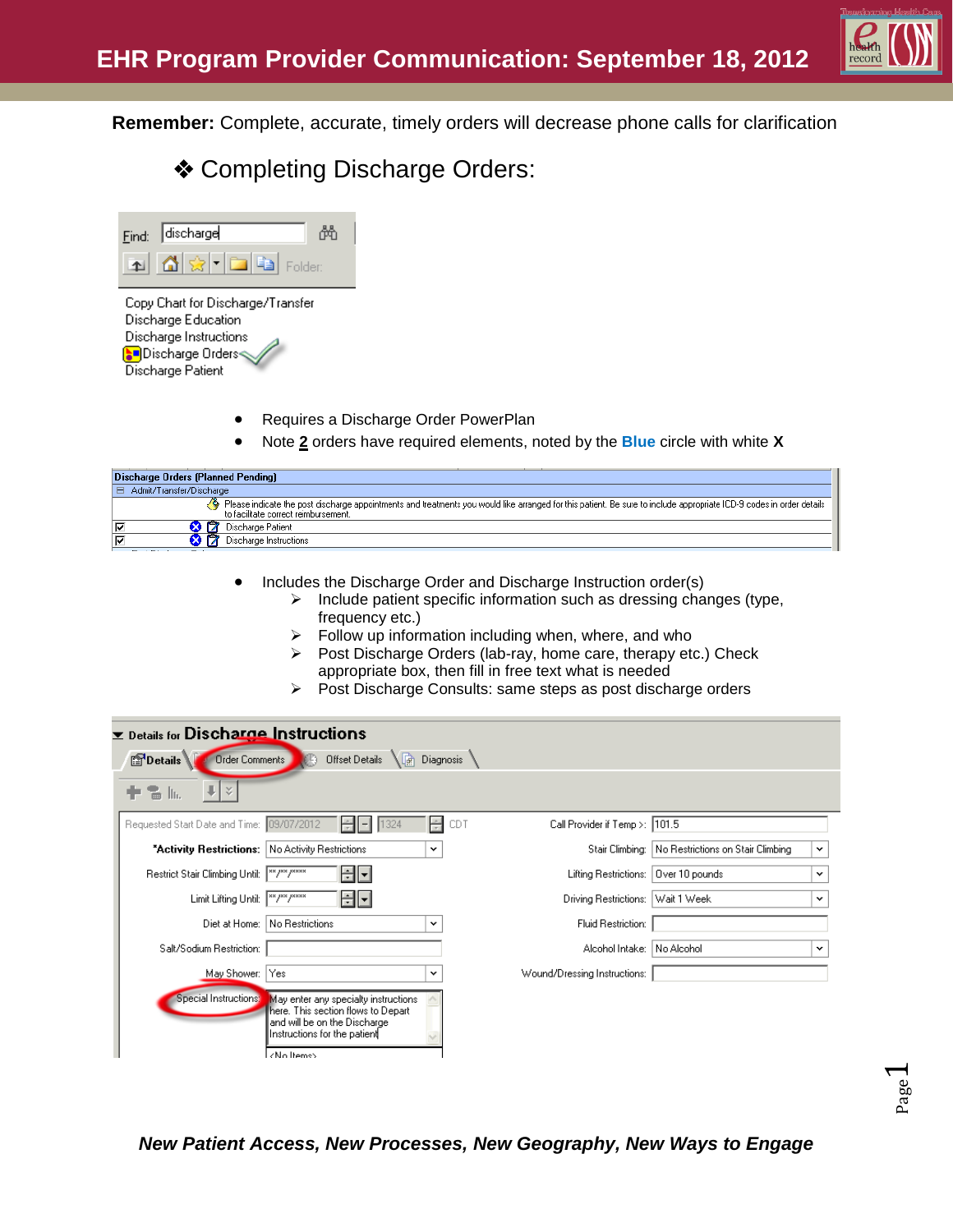

|                | Post Discharge Orders |                                       |                                                 |                        |
|----------------|-----------------------|---------------------------------------|-------------------------------------------------|------------------------|
|                |                       | Post Discharge Order: Diagnostic Test |                                                 |                        |
|                |                       |                                       | Post Discharge Order: Durable Medical Equipment |                        |
|                |                       | Post Discharge Order: Imaging         |                                                 |                        |
| $\blacksquare$ | ×                     | Post Discharge Order: Labs            |                                                 | <b>Start Date: T:N</b> |
|                |                       |                                       |                                                 |                        |
|                |                       | Post Discharge Order: Oxygen Services |                                                 |                        |
|                |                       | Post Discharge Order: Placement       |                                                 |                        |
|                |                       | Post Discharge Order: Transportation  |                                                 |                        |

#### Details for Post Discharge Order: Labs

| <b>Details</b> UF Order Comments <b>OF Offset Details</b> In Diagnosis             |     |       |                        |  |
|------------------------------------------------------------------------------------|-----|-------|------------------------|--|
| $\mathbf{r} = \mathbf{r}_{\text{min}} - \mathbf{v} \times \mathbf{r}_{\text{max}}$ |     |       |                        |  |
| Requested Start date and Time:   23/23/2333                                        | HIT | H CDT | *Enter Verbatim Order: |  |
| Special Instructions:                                                              |     |       |                        |  |

| Post Discharge Consults |                                          |  |
|-------------------------|------------------------------------------|--|
|                         | Post Discharge Order: Diabetes Treatment |  |
|                         | Post Discharge Order: Dietitian          |  |
|                         | Post Discharge Order: Home Care          |  |
|                         | Post Discharge Order: OT                 |  |
|                         | Post Discharge Order: PT                 |  |
|                         | Post Discharge Order: Speech             |  |
|                         | Post Discharge Order: Wound Therapy      |  |

Use of "Planned" PowerPlan VS. Outpatient Orders

- Only PowerPlans can be in a "planned" state and need to be on a valid encounter
- If you put a PowerPlan in a "planned" state it means this is for future use
- You must place an RN To Initiate PowerPlan Order outside of the PowerPlan. You will need to specify the PowerPlan that is to be initiated. Then "when" window will prepopulate to "on arrival"

| $\mathbf{r}$ Details for RN to Initiate PowerPlan                                                 |                     |
|---------------------------------------------------------------------------------------------------|---------------------|
| Details Order Comments and Diagnosis                                                              |                     |
| $\frac{1}{2}$ $\frac{1}{2}$ $\frac{1}{2}$ $\frac{1}{2}$ $\frac{1}{2}$ $\frac{1}{2}$               |                     |
| <b>*Requested Start Date and Time:</b> $\boxed{06/21/2012}$ $\boxed{\div}$ 7   1235<br>$\div$ CDT | *Name of PowerPlan: |
| "Initiate PowerPlan When:                                                                         |                     |
|                                                                                                   |                     |

- The RN will now have an active order to initiate the specified PowerPlan at the specified time.
- Any orders for outpatient testing including pre-op testing being requested to be completed prior to arrival day of surgery can be completed in multiple ways as current state:
	- $\triangleright$  Hand written and given to the patient
	- $\triangleright$  Hand written and faxed to clinic of patient choice or hospital outpatient of patient choice
	- $\triangleright$  Entered from PowerNote- orders. This will file to Documents within EHR and can be accessed by the outpatient area when the patient arrives
	- $\triangleright$  Faxed through Fax Press to Central Scheduling as current state

### *New Patient Access, New Processes, New Geography, New Ways to Engage*

Page  $\boldsymbol{\sim}$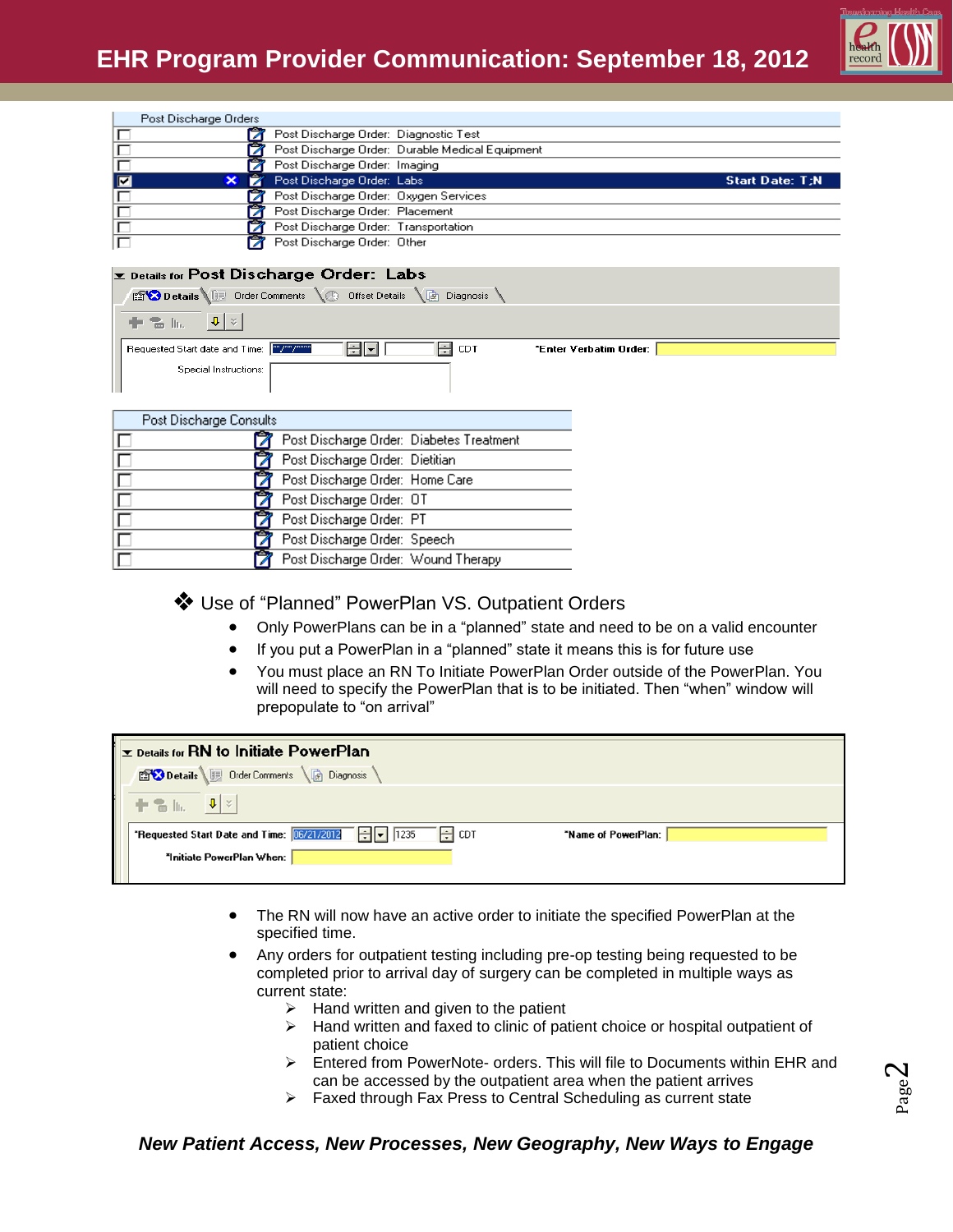

## **Cancel/DC Orders**

- Orders can be canceled after they have been placed; however, the original entry is always a part of the electronic record and the change is noted as a cancellation. Complete the following steps to cancel an order from the Quick Orders view:
	- $\triangleright$  Right-click the order and select Cancel/DC

| DOB:01/01/1962<br>Age:50 years<br><b>Advance Directives:No</b> | Sex:Female<br>Loc:SMM 6WA:                                           | Renew<br>Modify<br>Copy<br>Cancel/Reorder<br>Suspend<br>Activate |
|----------------------------------------------------------------|----------------------------------------------------------------------|------------------------------------------------------------------|
| $\overline{\text{on}}$                                         | <b>Check Interactions Te</b> External Rx History<br>No Chi           | Complete<br>Cancel/DC<br><b>bioV<sub>N</sub></b>                 |
|                                                                | Displayed: All Active Orders   All Inactive Orders   All Orders (All | Reschedule Task Times<br>Add/Modify Compliance                   |
| 88<br>吗<br>v                                                   | Order Name<br>$\sqrt{ }$                                             | Order Information                                                |
| $\mathbf{r}$                                                   | CBC with Auto Diff                                                   | Comments                                                         |
| 芝                                                              | CBC with Auto Diff                                                   | Results                                                          |
|                                                                | CBC with Auto Diff                                                   | Reference Information                                            |
| ୫୶                                                             | CBC no diff                                                          | Print                                                            |
| 66                                                             | CBC no diff                                                          | Advanced Filters                                                 |
|                                                                | CBC no diff                                                          |                                                                  |
| <b>Diagnostic Tests/ Radiology</b>                             |                                                                      | Right Click tomize View<br>anable Edit on the Line               |
| Ha Az                                                          | <b>XR Chest 2 Views</b>                                              |                                                                  |

- Note: If the Cancel command is inactive, it could be because all or part of the order has already been carried out
- The Order Details window is displayed at the bottom of the Orders Profile window Enter the correct date and time and select the appropriate cancellation/discontinue reason

| 肺 四分                                         | XR Chest 2 Views                                        | Discontinue           | 04/29/2012 21:08:00 CDT        |
|----------------------------------------------|---------------------------------------------------------|-----------------------|--------------------------------|
| <b>GL D</b>                                  | MRI Reain out a outo Contract                           | <b>Ordered (Fusey</b> | Start Diate 04/04/12 @0@00 CDT |
| <b>Z</b> Details for <b>XR Chest 2 Views</b> |                                                         |                       |                                |
|                                              | Details UE Order Comments ( Offset Details IF Diagnosis |                       |                                |
| $+$ 2 kg $+$ $\approx$                       |                                                         |                       |                                |
| "Discontinue Date and Time: 04/29/2012       | ÷<br>$  \cdot  $<br>2108<br>CDT                         |                       |                                |
| Discontinue Reason:                          | No Reason Given                                         |                       |                                |
|                                              | No show                                                 |                       |                                |
|                                              | No Specimen Received<br>Non-Fasting                     |                       |                                |
|                                              | Nurse Request<br>Other                                  |                       |                                |
|                                              | Patient Condition Changed                               |                       |                                |
|                                              | Patient Discharged<br>Patient Expired                   |                       |                                |
|                                              | Patient ID Uncertain Mislabeled Specimen                |                       |                                |
|                                              | Patient ID Uncertain, Collected by Nurse                |                       |                                |
| <b>Orders For Cosignature</b><br>Dx Table    | Patient Late for Appointment                            |                       | <b>Orders For Signature</b>    |

Click Orders for Signature

- Click Orders for Signature and Sign
- $\frac{1}{2}$  3 minutes ago to refresh the screen